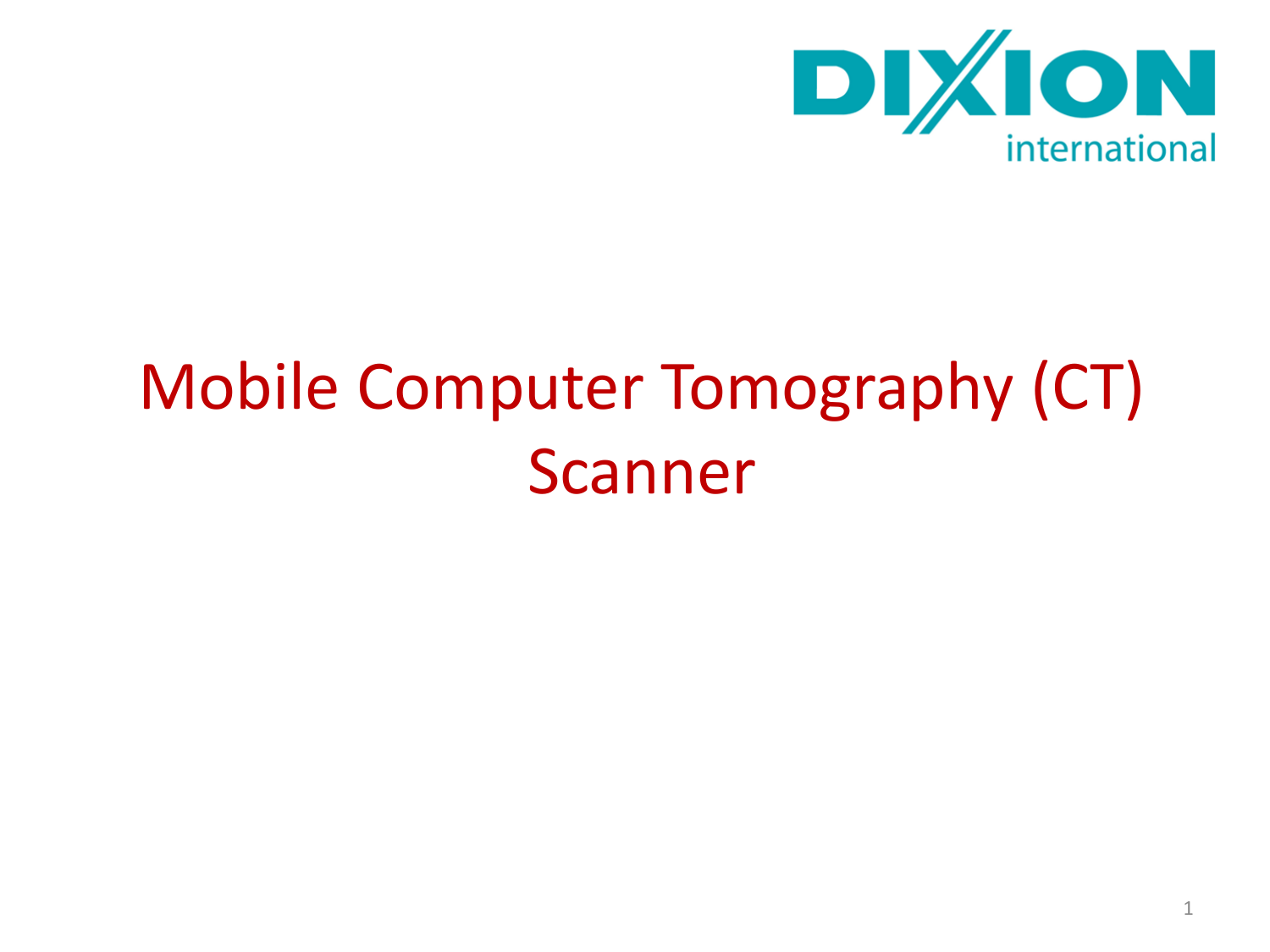

## Advantages of CT diagnostics in medical surveys

- Computer tomography ranks as a top method of comprehensive diagnostic tools in detection of various pathologies:
- All kinds of traumas;
- Cardiac and vessel, lung, kidney, liver diseases and other internal pathologies;
- Benign tumors and cancer

However due to uncertainty of patient flow and large distances the construction of high-tech hospitals and purchase of fixed, always-on-site machines are risky and not financially justified.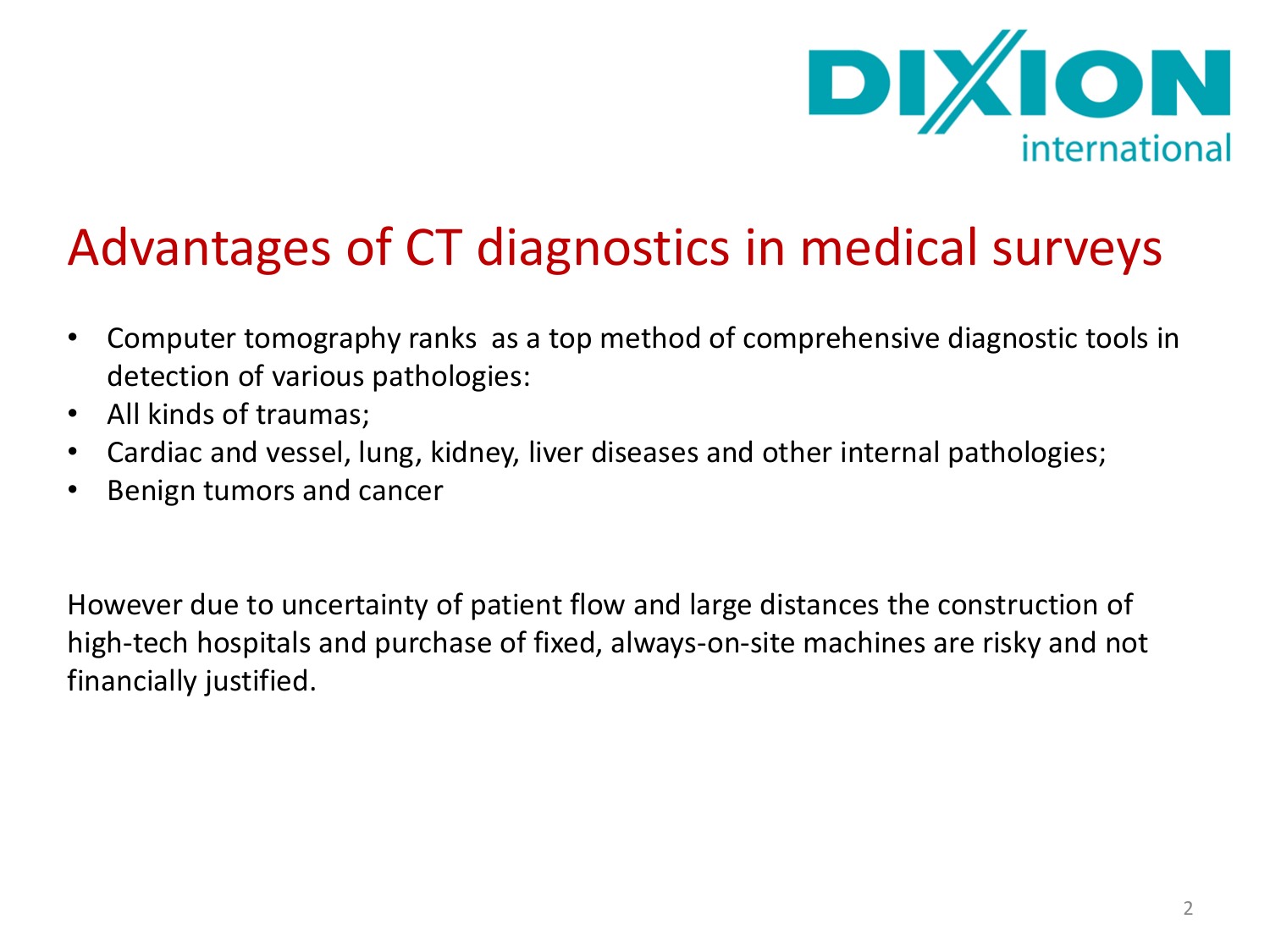

## Ideal solution- Mobile CT Scanner

- Mobile CT scanner ensures complete functionality and same patients capacity stream as the on-site stationary unit;
- The Mobile CT scanner is "physically safe". In emergency case it can be quickly withdrawn back from a dangerous region;
- Shorter installation time (less than one day) with fewer logistical issues. In extra case Mobile CT scanner can be retracted within one hour in case the tow truck is already on site;
- Shared costs and optimal usage of Mobile CT are achieved by means of services among several sites and rotation system.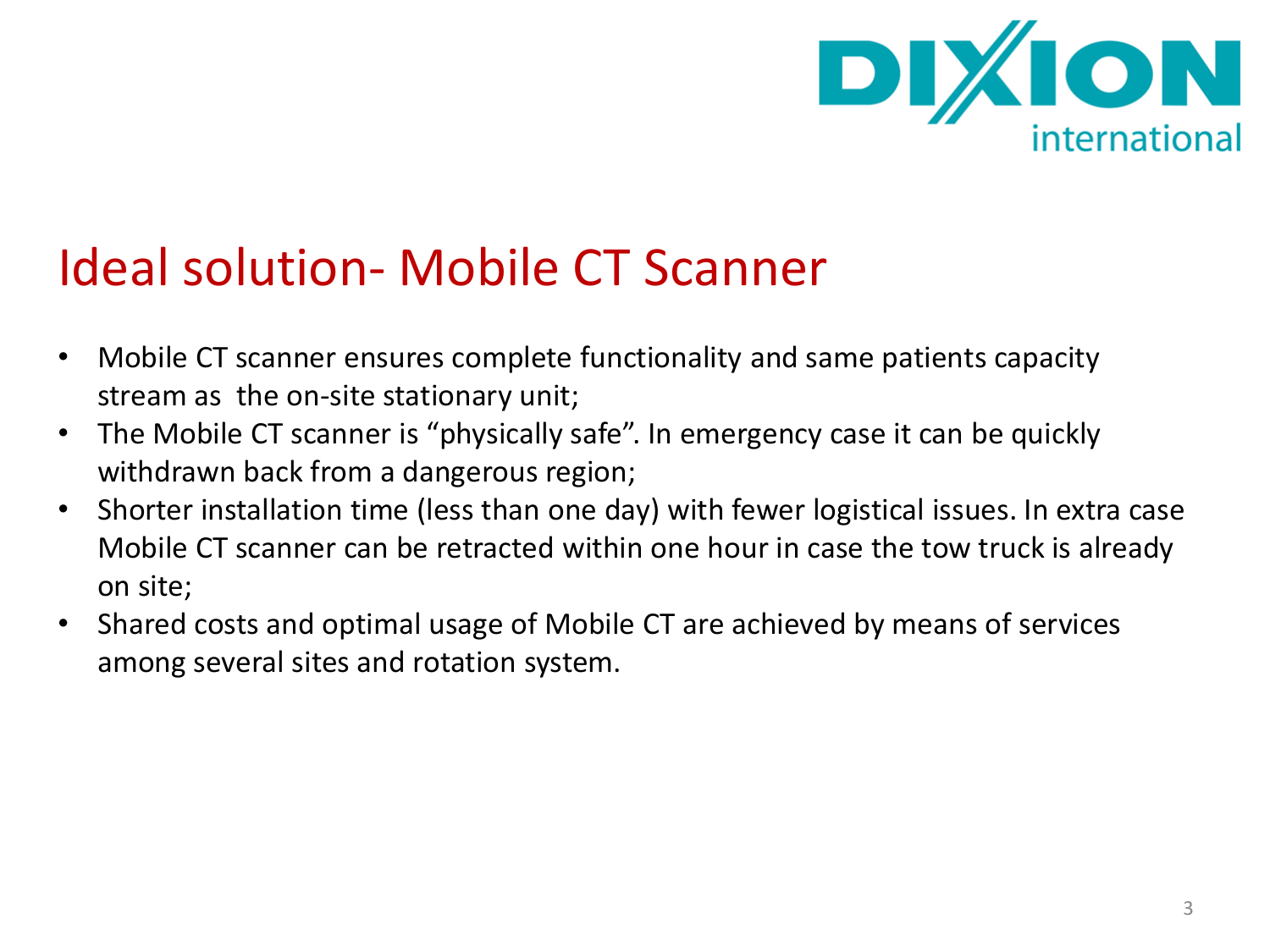

## CT Scanner plan

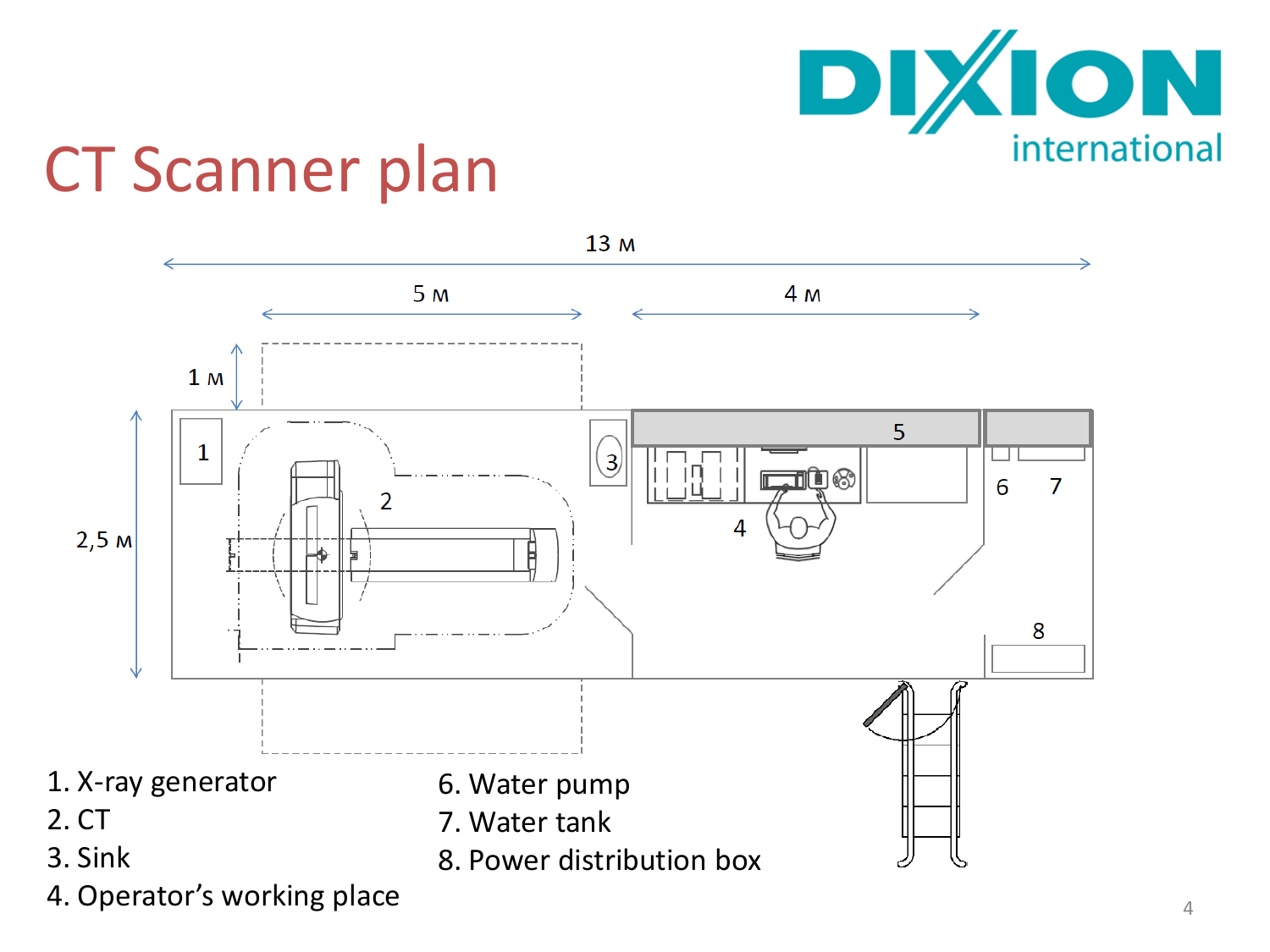

# Specification

- Sliding panels in rear part (variable truck-geometry)
- Insulated rooms
- Hydraulic auto-stabilization of the truck body in the working position
- Air exchange and conditioning
- Air suspension
- Complete interior and exterior works

#### Sizes of the trailer:

Length– 13560 mm Width— 2550 mm Height— 2750 mm Sizes of the rooms Examination room  $-$  28 m<sup>2</sup> Operator's room— 10 m<sup>2</sup> Technical room— 10 m<sup>2</sup>